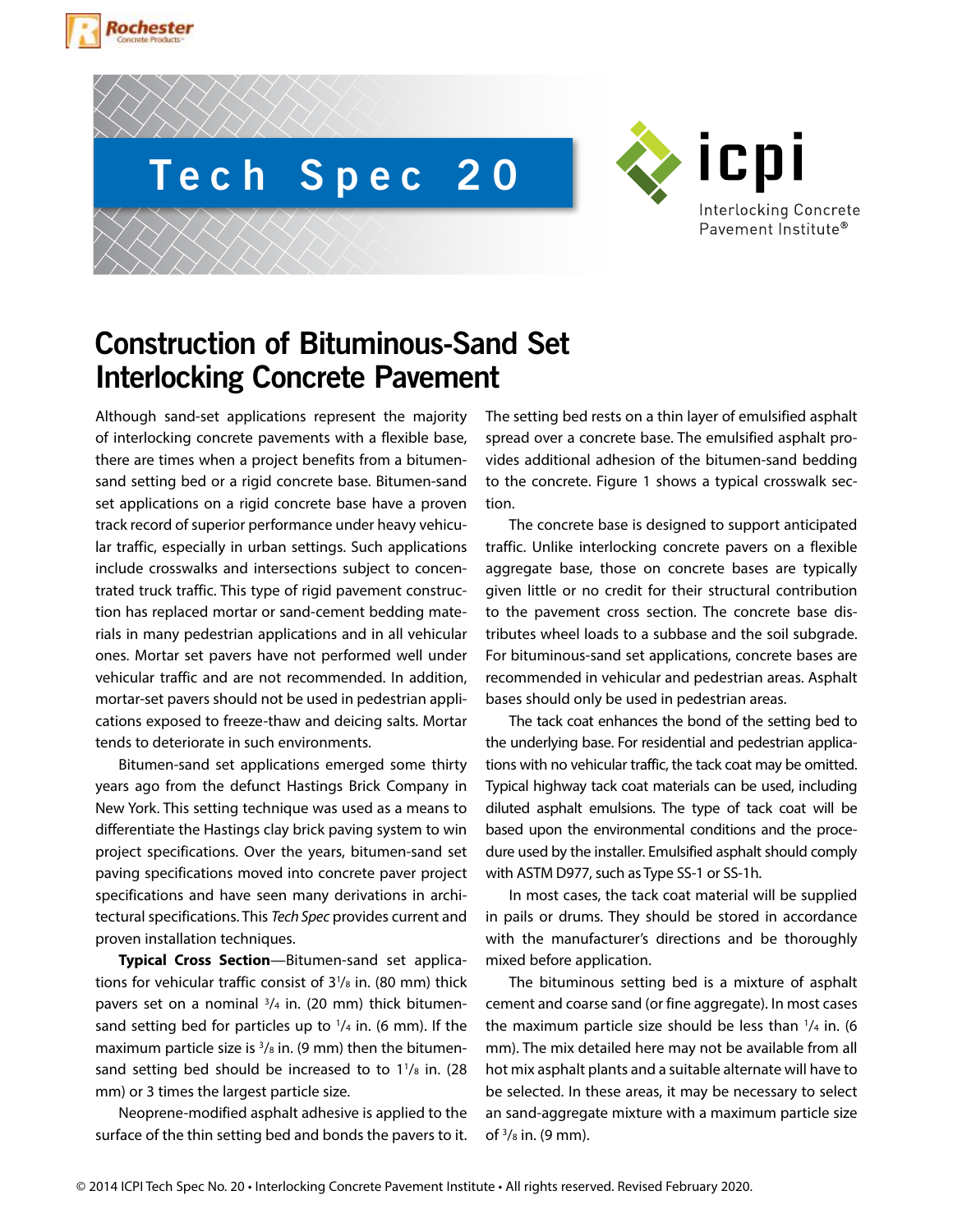

*Figure 1. Typical cross section of a bitumen-sand set paver street*

Hot-mix plants typically use one or two different grades of asphalt cement to suit local highway construction requirements. When available, AC 20 or AR-8000 viscosity graded asphalt cements complying with ASTM D3381 can be used. These materials have a long record of success, but are gradually being replaced with performance grade, PG 58-22, binders complying with ASTM D6373 that provide similar characterisitcs.

Although this grade of asphalt cement is used throughout the United States and Canada, other grades are available to meet local design temperatures and traffic characteristics. Areas with colder climates may use grade PG 58-28 asphalt cement, and those with hotter climates may use grade PG 70-16 asphalt cement.

Fine aggregate materials available at hot mix plants are typically natural or manufactured sands. Fine aggregates should comply with ASTM D1073. When identifying an acceptable source for the bituminous-sand bedding material, refer to local department of transport specification for the materials they use as the surface layer on asphalt roads.

The sand should meet the gradation requirements of ASTM C33 or CSA A23.1-FA1 and consist of clean, hard, durable particles free from adherent coatings of clay, organic matter and salts. In some areas it may be difficult to find an asphalt producer that provides a product that meets the recommended sand gradation. In these areas it may be necessary to use a mix design that has particles up to 3/8 in. (9 mm) as identified in ASTM D1073. This coarser material will have a more textured surface. The aggregate should have a verifiable history of being resistant to stripping. Manufactured sands typically have a higher stability than natural sands.

The bituminous setting bed material should be mixed at a hot-mix asphalt plant. The dried aggregates and asphalt cement are heated to the appropriate temperatures and are mixed thoroughly. This will produce a uniform mixture with all of the aggregate particles evenly coated with asphalt cement. The supplier should determine the exact proportions to achieve the best mix to suit the materials, the site and the installation conditions. Typical mix proportions are approximately 6 to 8 percent asphalt cement by weight.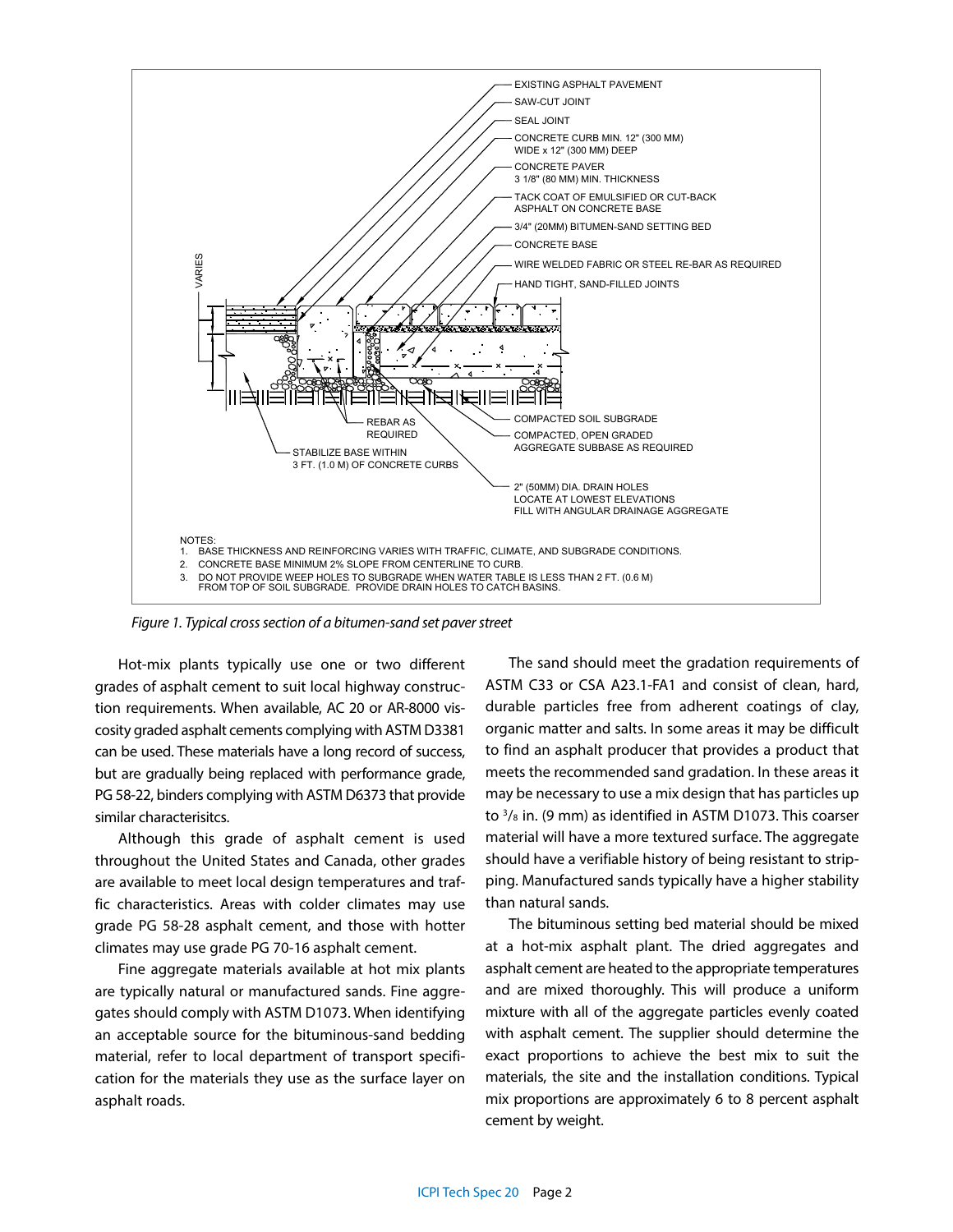The pavers are bonded to the bituminous setting bed using an neoprene modified asphalt adhesive. Typical proprietary materials contain 75 percent solids in a mineral spirit solvent. The solids consist of 2 percent neoprene, 10 percent asbestos free fibers and 88 percent asphalt. The adhesive is typically supplied in pails or drums. The material should be stored in accordance with the manufacturer's recommendations and be thoroughly mixed before application.

The concrete pavers selected for vehicular applications should comply with the requirements of ASTM C936 or CSA A231.2 with the additional requirement that the thickness tolerances be +/- 1 /16 in. (1.6 mm). Some manufacturers may need to gauge or grind the units to achieve this tolerance.

The joint sand should meet the gradation requirement of ASTM C33 or ASTM C144 or CSA A23.1-FA1 or CSA A179.

Pavers in bitumen-sand set applications will settle only slightly when compacted as the thin bitumen-sand bedding material is already compacted while hot. Pavers are set a few millimeters above the curb edge before compaction so that they sit just above or level with the curb after compaction. Pavers should be set higher if some settlement of the concrete base is expected, relative to the curb, due to traffic, soil settlement or both.

As with all overlays on concrete, attention should be given to draining water from the setting bed through the base. Figure 1 shows a 2 in. (50 mm) diameter drain hole pre-formed in the concrete base with plastic pipe and filled with open-graded, free-draining angular gravel. Holes are typically placed every 10 ft (3 m) along the perimeter and at the lowest elevations. While the amount of water that weeps through the bedding material is minimal, drain holes help assure its removal. If water remains on the bedding layer, the water can freeze and loosen the pavers from expansion. Care should be taken during construction to not clog the drain holes with bitumen-sand setting bed material.

## **Construction Sequence**

Figures 2 through 12 demonstrate the bitumen-sand set interlocking concrete pavement installation sequence for a crosswalk. Once the concrete base is in place and cured for at least 24 hours, a tack coat of emulsified asphalt is applied on the concrete base (Figure 2). For maximum adhesion it is important to create a thin layer of uniform thickness. To achieve this it is best to dilute the asphalt emulsion with water at a ratio of 1:1. Estimated application rates are listed in Table 1.

|               | <b>Concrete Base</b>            |                       |
|---------------|---------------------------------|-----------------------|
|               | [ gal per 100 ft <sup>2</sup> ] | [liters per 10 $m2$ ] |
| Undiluted     | $0.9 \text{ to } 1.3$           | 3.6 to $5.3$          |
| Diluted (1:1) | 1.2 to 1.5                      | 4.8 to 6.1            |
|               |                                 |                       |
|               | <b>Asphalt Base</b>             |                       |
|               | [ gal per 100 ft <sup>2</sup> ] | [liters per 10 $m2$ ] |
| Undiluted     | $0.6 \text{ to } 1.0$           | 2.5 to 4.1            |
| Diluted (1:1) | 1.0 to 1.3                      | 4.1 to 5.3            |

#### *Table 1. Emulsified aspha5-6lt tack coat application rate*



*Figure 2. Emulsified asphalt tack coat is applied to a concrete base prior to applying the bitumen-sand mix.*



*Figure 3. Confirming the tack coat has cured and is no longer wet to the touch.*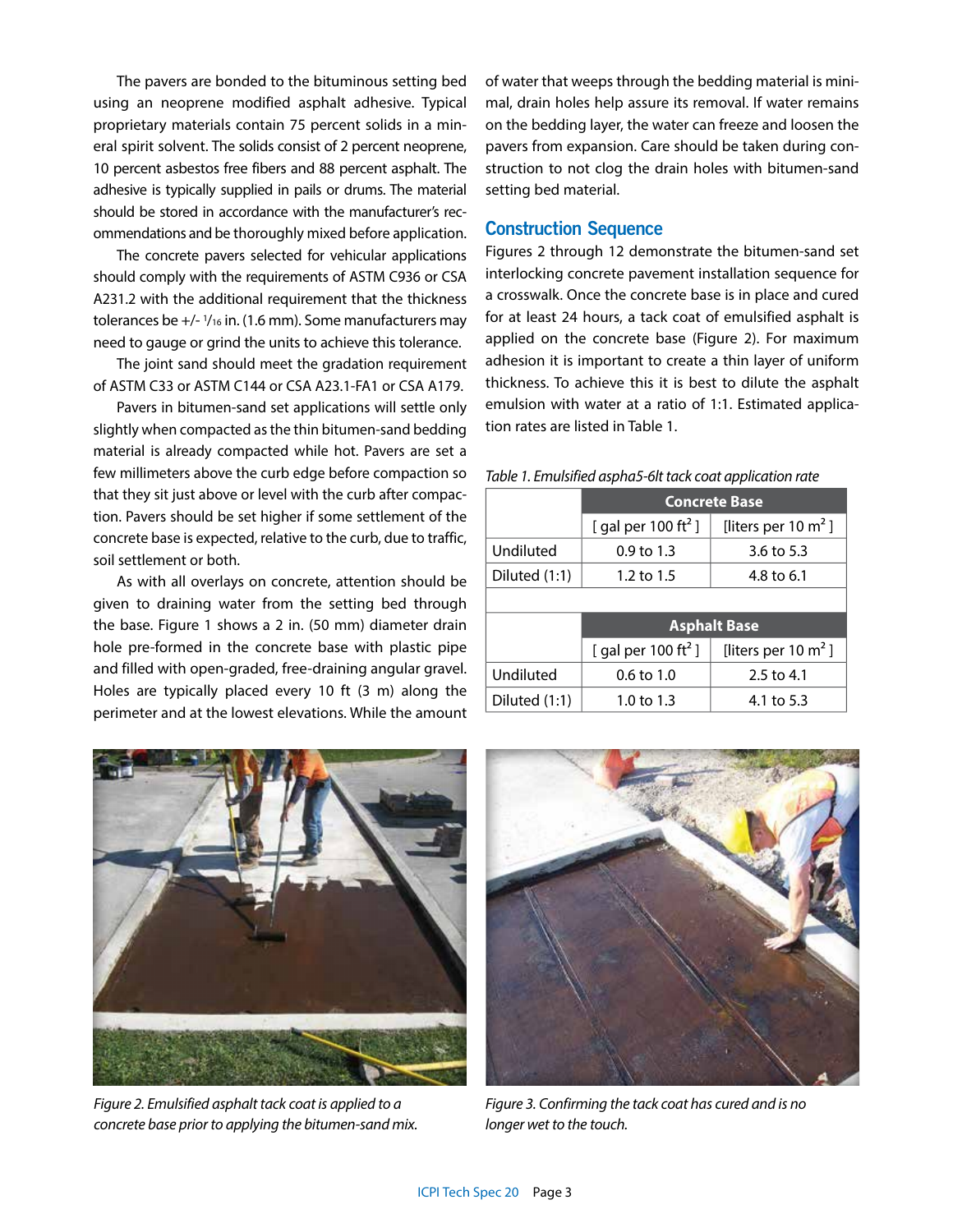

*Figure 4. The hot bitumen-sand bedding material is dumped from a truck onto the concrete base.*



*Figure 5. While the bitumen-sand is still hot, it is screeded to an uncompacted thickness of about 3 /4 in. (20 mm).*



*Figure 6. A hand tamper is used to compact in areas that cannot be reached with the roller compactor.*



*Figure 7. The compacted bedding elevation at the edge is checked with a paver.* 



*Figure 8. After the bitumen-sand mix cools, a 2% neopreneasphalt adhesive is applied. The material can be trowelapplied as shown here. Adhesives with a lower viscosity can be spread with a squeegee.*



*Figure 9. Perpendicular chalk lines are snapped and the pavers placed on the adhesive after the neoprene-asphalt adhesive dries (cloudy black surface).*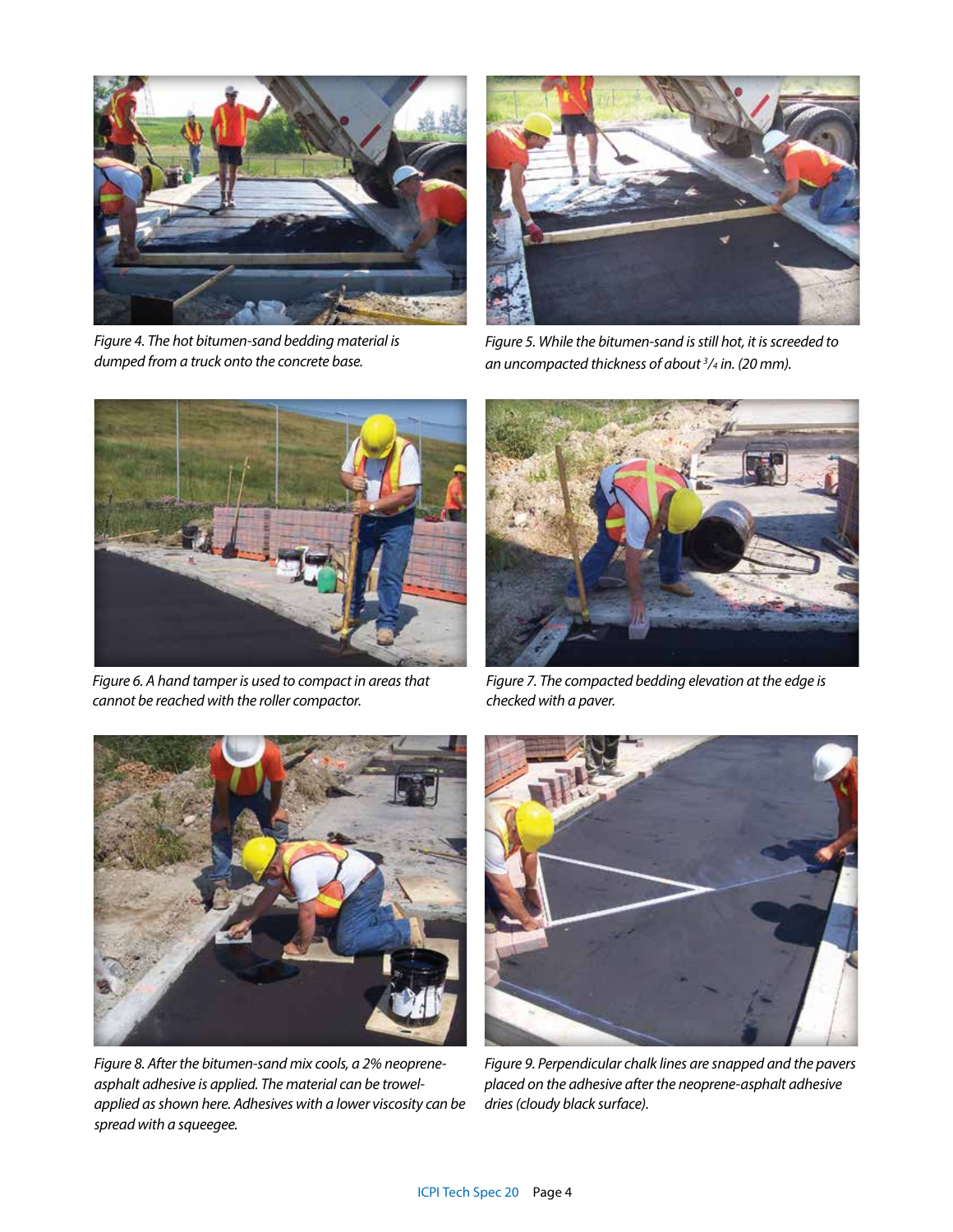

*Figure 10. Cut pavers are added along the edges.*

Best application results are typically achieved using a synthetic paint roller with a short nap. Once applied the tack coat should not be disturbed and should be allowed to cure before covering with the setting bed material. As the asphalt emulsion cures it should turn from a brown to black color (Figure 3). This may take a few hours depending on weather conditions. When using SS-1 and SS-1h asphalt emulsions the temperature should be between 70 and 160° F (20 to 70° C) to allow for proper curing. Asphalt tack coats are recommended for vehicular applications. The bars are removed immediately after screeding and the narrow void spaces left from the removed bars are filled with additional, hot bitumen-sand mix and troweled smooth. The compacted bitumen-sand bedding layer can compensate for only very small surface variations in the concrete base and cannot be used to make up for a rough surface finish on the concrete. The bitumen-sand mix is placed, screeded and compacted in one small area at a time (typically a 100 to 300 sq. ft. or 10 to 30 m<sup>2</sup>) in order to screed and compact the mix while hot. Areas that can not be compacted with the roller compactor should be compacted with a hand tamper (Figure 6). Before spreading the asphalt adhesive it is advisable to confirm the bedding elevation using a paver (Figure 7). If it cools prior to compaction, it is impossible to compact and will require reheating prior to compaction.

A thin layer of neoprene-asphalt adhesive is then applied with a squeegee to the top of the bedding layer, and allowed to cure (typically 1 to 2 hours). Adhesives with a high viscosity are applied with a straight edged towel as shown in Figure 8. Adhesives with a low viscosity can be applied with a squeegee. The adhesive takes a hazy appearance when ready to mark baselines and place the concrete pavers (Figure 9). Only enough adhesive should be applied that will be covered with pavers in a day's work. Figure 10 shows the paver installation. Once the pavers are placed on the adhesive, they are very difficult to remove. If removed, they can pull up the adhesive and bitumen-sand bedding under the paver. Once all the pav-

They are typically not required in pedestrian applications.

The hot bitumen-sand bedding layer is placed, screeded to about 3 /4 in. (20 mm) thick and compacted while remaining above 250° F (120° C) (Figures 4 and 5). This layer typically compacts about  $\frac{1}{8}$  in. (3) mm). The depth of this layer must be consistent. If the area does not have a curb to support a screed, screed bars are placed directly on the concrete



*Figure 11. Sweeping in joint sand*



base to guide the screed. *Figure 12. Once the pavers are in place, the joints are filled with dry joint sand and the surface is compacted.*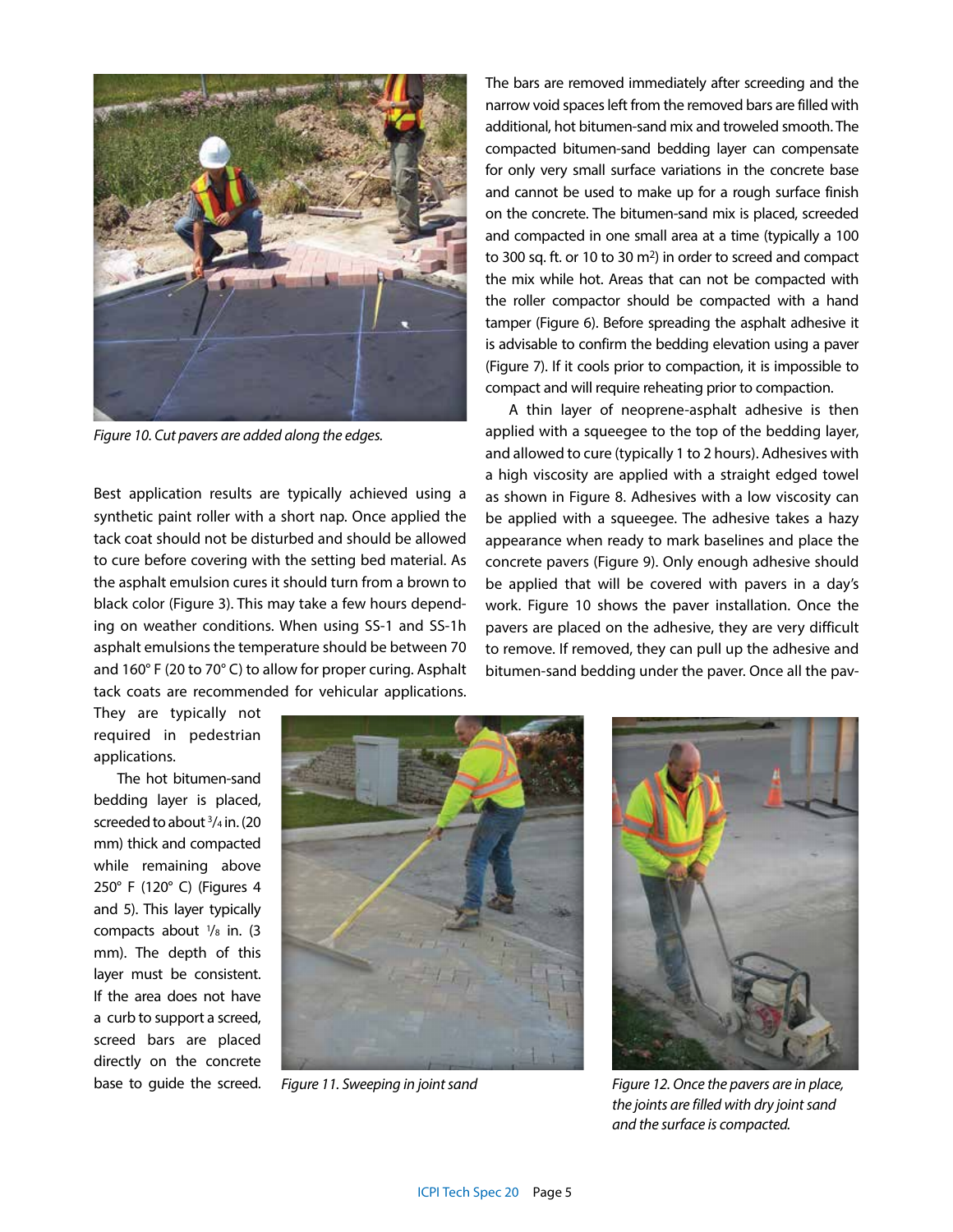

ers are in place including cut units, sand is swept into the joints and pavers are compacted until the joints are full (Figures 11 and 12). For more efficient work, sand sweeping and compaction can be simultaneous. Unlike sand-set pavers, there is no need to compact the pavers without sand in the joints first. When completed, the pavement can accept traffic loading immediately (Figure 13).

Should the surface of the pavers be stained with adhesive during installation, it is very difficult to remove and fresh replacement pavers are required. In-service reinstatement of installed bitumen-sand set pavers is practically impossible because the bitumen-sand material adheres to the bottom of the pavers when removed. It is less expensive to discard the pavers rather than remove the asphalt from the units and attempt to reinstate them.

**Specialty Tools**—Some specialty tools are required to successfully install bitumen-sand set pavers. For example, Figure 14 shows a roller modified with a long handle welded or bolted to the frame. The drum of the roller should be smooth with no rust, preferably with sharp edges (not rounded). Other specialty tools are shown in Figures 15, 16 and 17.



*Figure 13. Crosswalk in use under heavy traffic. Figure 14. A water-filled roller compactor for compacting the bitumen-sand bedding.*

**Cost and Performance**—Bitumen-sand set pavers are significantly more expensive (typically 30-50% higher) than sand-set pavers due to additional material and labor costs. However, the additional costs incurred with bitumen-sand set concrete pavers for vehicular traffic are often balanced with the long-term performance characteristics when compared to sand-set installations under the same wheel loads. As noted in *Tech Spec 19* (ICPI 2013), interlocking concrete pavement crosswalks with bituminous-sand setting beds on concrete bases were estimated to have a life span of 7.5 million ESALs.

**Pedestrian Areas**—Bitumen-sand set applications are sometimes used in public pedestrian areas with concrete paving slabs. Paving slabs used in sidewalks and plazas are often larger than 12 in., typically having one or both dimensions at 16, 18 or 24 in. (400, 450 or 600 mm) and are generally 1.5 to 2 in. (38 to 50 mm) thick. Often the paving units are "gauged" or ground on the bottom by the manufacturer to ensure consistent thicknesses among all the units. These types of paving slabs require a very smooth and even concrete base. A tack coat is typically not used prior to placing, screeding and compacting the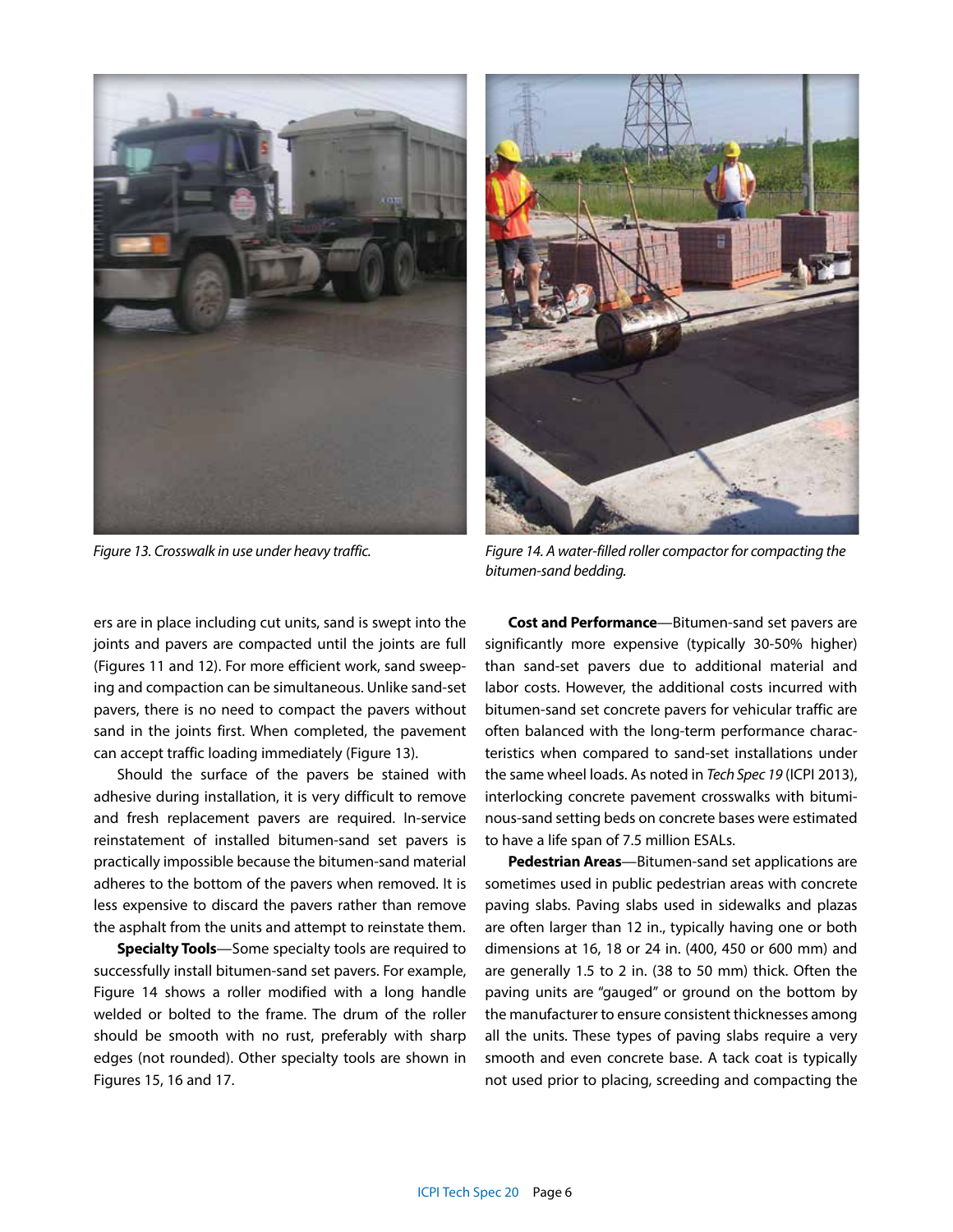

*Figure 15. Walking on the hot bitumen-sand bedding with regular construction grade, steel-toed boots is discouraged. For limited walking on this layer, workers should wear boot sole covers shown here that resist damage and better distribute weight to prevent dentations.*



*Figure 16. Occasionally, uneven bedding surface occurs and it is necessary to re-heat the bitumen-sand bedding with a propane heater tool.*



*Figure 17. On larger projects, 1 /2 in. (13 mm) thick steel screed bars are placed on the concrete base to ensure a uniform bitumen-sand bedding thickness.*



*Figure 18. Paving slabs adhered to a bitumen-sand bedding in a Washington, DC, sidewalk.*